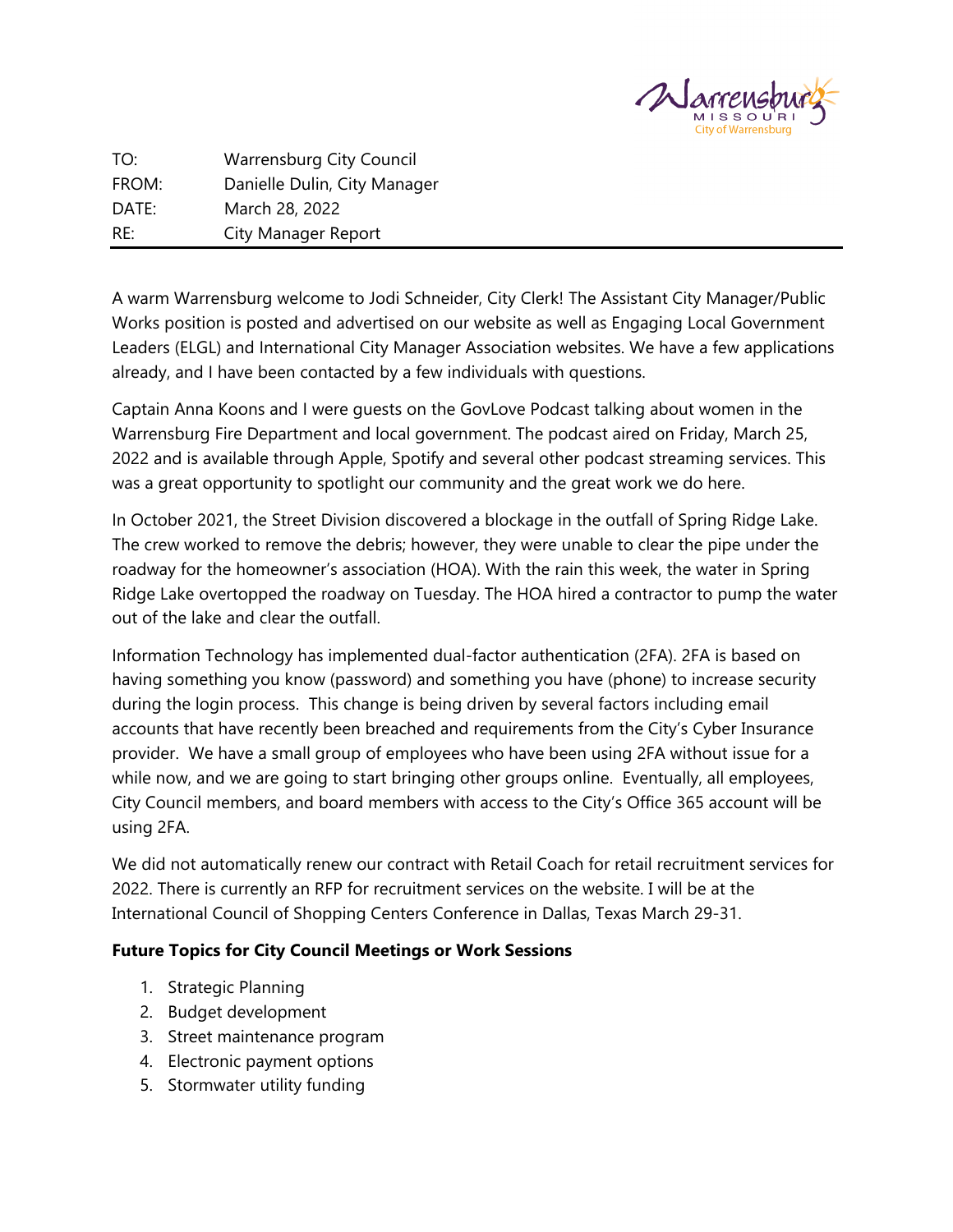#### **COMMUNITY DEVELOPMENT**

Barbara Carroll, Director March 23, 2022

#### **Trash Volunteer Pick Up Opportunities**

Jane Heavin, Code Enforcement Inspector, has been working to recruit volunteers for picking up trash along the streets this summer. She is hoping to expand the program by attracting more volunteers.

- RISE Community Services will be picking up trash along streets once a week on Thursday afternoons. This program worked really well for RISE and the City last year and we are excited to have them back this year.
- Jane will be attending a UCM faculty fair in April to promote service learning opportunities with the City related to picking up trash and the connections between trash and single-use packaging, impact on stormwater systems and streams, homelessness, and social justice issues.
- Jane will be attending a volunteer fair put on by the Area Agency on Aging in April to recruit senior volunteers to help with picking up trash along streets as a form of regular exercise and service to the community.
- Jane is still hoping to work with one of the social workers at Sterling Elementary to do some litter pick up around the school during Earth Week.
- As always, she continues to get volunteers from UCM fraternity and sororities that need volunteer hours and from the airmen and women of Whiteman Air Force Base. We appreciate their continued efforts to volunteer in this manner.

#### **417 N. Maguire Retaining Wall**

Joe Clifford, Property Maintenance Code Inspector, has been working a case on the retaining wall along the south side of the property at 417 N. Maguire. The owner is in the process of getting a building permit to replace the wall to correct the violations. In the coming months a 12' tall concrete wall with a 4' guardrail along the top of the wall will be installed in place of the existing railroad tie wall that is starting to fail. Staff wanted to give City Council members a heads up to this as it is in a prominent location in the community and you may get questions about the work.

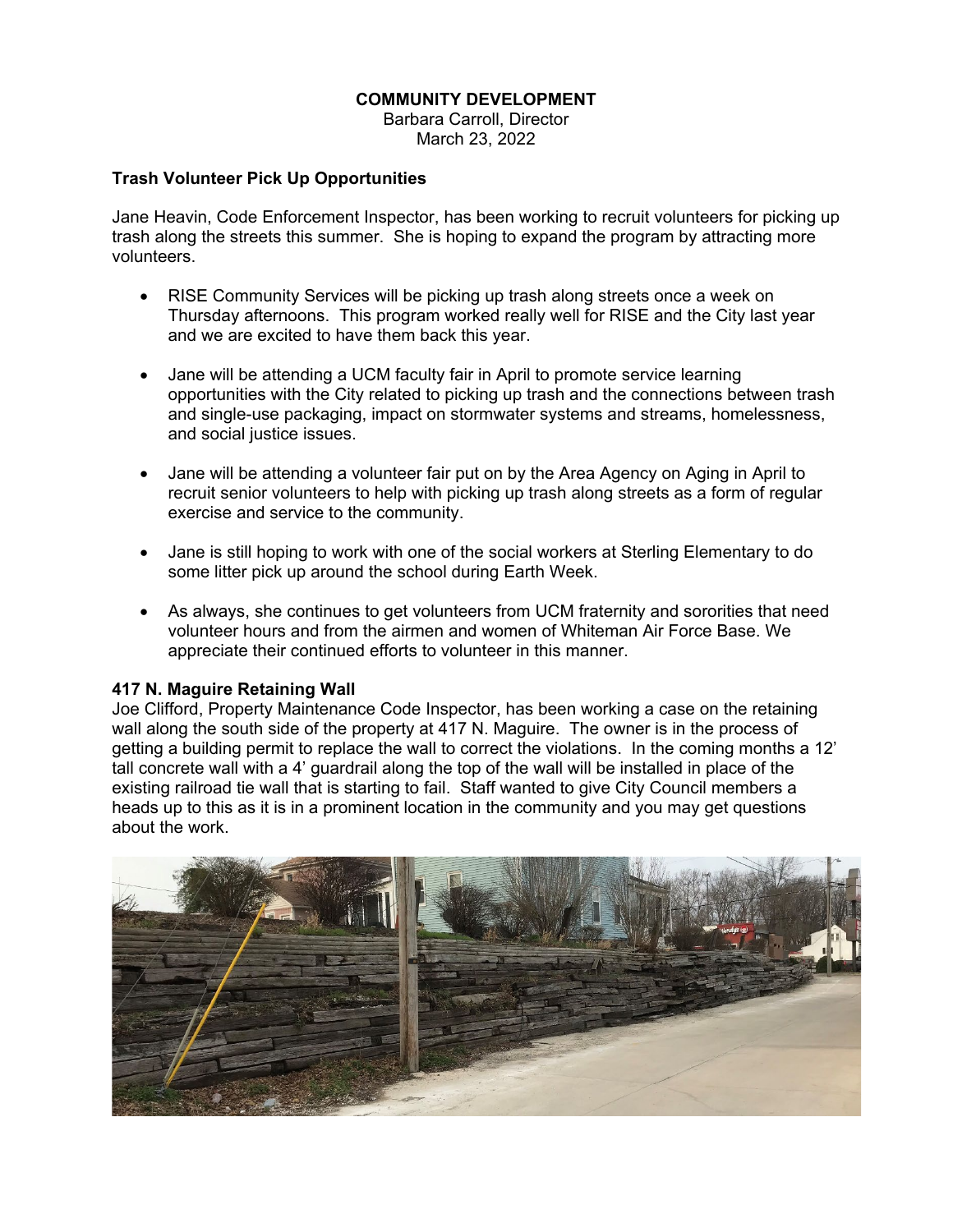# **FIRE DEPARTMENT**

Kenneth Jennings, Fire Chief March 23, 2022

## **Incident Responses**

As of March 22, the Fire Department has responded to 271 incidents in 2022. Responses have increased 19 percent in comparison to the same period in 2021.

# **Training**

Personnel have completed 2466 hours of training and professional development to date in 2022.

Chief officers are completing an online incident command training this month. Following the completion of this training, chief officers and the training officer will develop additional incident command training for the entire department.

Shift company evolutions will be held next week. These scenario-based evolutions provide a mechanism to evaluate training effectiveness, response procedures, and identify crew strengths and weaknesses.

# **Hiring Process**

Written testing for full-time, part-time, and student resident applicants was completed March 18. Interviews will be held for those that move on to the next step of the process.

# **ISO**

Insurance Services Office, INC. (ISO) requested updates from the department to verify fire protection boundaries, station locations, and water supply infrastructure. This inquiry has no impact on the department's current classification. No further evaluation of the department by ISO is occurring currently.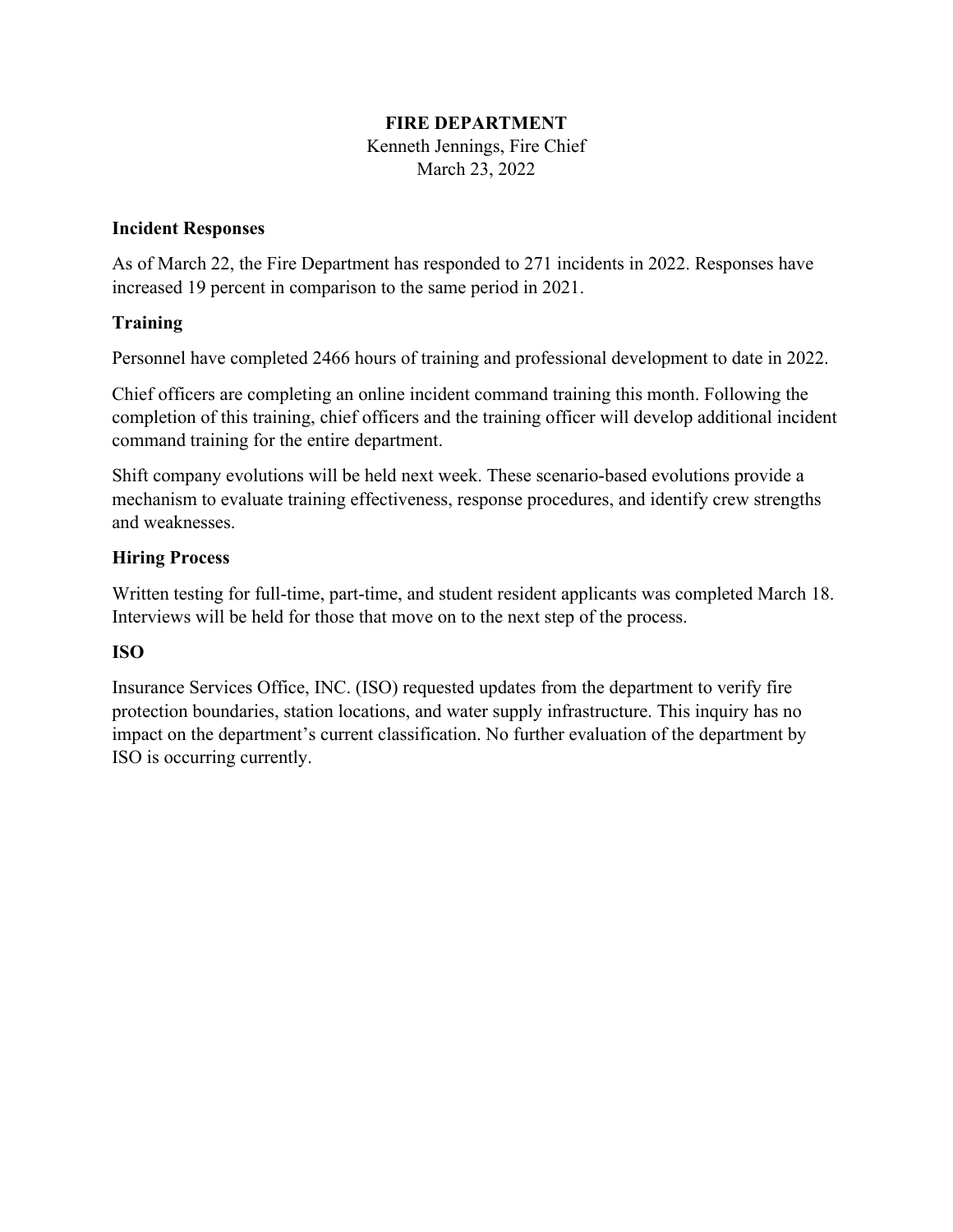# **Human Resources**

# Greg McCullough, Director March 22<sup>nd</sup>, 2022

#### Human Resources Activities:

- 1. Positions
	- a. Street Maintenance Worker I This position remains posted and open until filled. We have two remaining positions open at this time. We will be interviewing as applications are received and reviewed. An offer letter has been extended for this position and accepted and we are awaiting the completion of background checks.
	- b. Water Pollution Control Operator I We posted this position prior to the job fair a week and a half ago. We received a little bit of interest from a couple of individuals, however we have not received any applications as of yet.
	- c. Firefighter/EMT This position remains posted or open until filled. We are still one fulltime Firefighter/EMT down, however we have received 3 additional applications for this position and testing of the applicants is in the process.
	- d. Part Time Firefighter and Student Resident Firefighter This position was reposted on February 12<sup>th</sup> and will close on March  $11<sup>th</sup>$ . We currently have 2 applications that have been received and testing has commenced.
	- e. Police Officer/SRO This position remains posted and will remain open until filled. I do not have any information regarding applications received at the Police Department recently and for this I will refer anyone to Interim Chief Munsterman.
	- f. Pollice Officer This position remains posted and will remain open until filled. We do have an offer letter out for another officer and are awaiting a response.
	- g. Police Officer Trainee This position was posted on October  $15<sup>th</sup>$  and will remain posted until filled for the next Cadet class. A conditional offer letter has been extended to two applicants for this position and I believe one has accepted and the other has declined.
	- h. Part Time Police Records Clerk This position was posted on January 19<sup>th</sup> and will remain posted until filled. We have received a total of five applications for this position. We have received two additional applications since the job fair.
	- i. We have been working with the Parks and Recreation department and all of the Summer/Seasonal positions have been posted to our website as open until filled. We wanted to get all of the positions posted prior to the Job Fair on February  $28<sup>th</sup>$ . These positions include: Baseball/Softball Officials, Community Center Attendants, Concessions Attendants, Day Camp Counselors, Fitness Attendants, Group Fitness/Wellness Instructors, Part-time Indoor Soccer Officials, Part-time Marketing Coordinator, Part-time Parks Maintenance I Worker, Part-time Personal Trainers, Parttime Swim Instructors, Site Supervisors and Summer Day Camp Coordinator. We have received approximately 40 applications total for all of these positions since the job fair.

#### Other Activities:

1. We successfully completed the 1095-C electronic filing with the IRS and it was accepted the first time, which is a great accomplishment for us.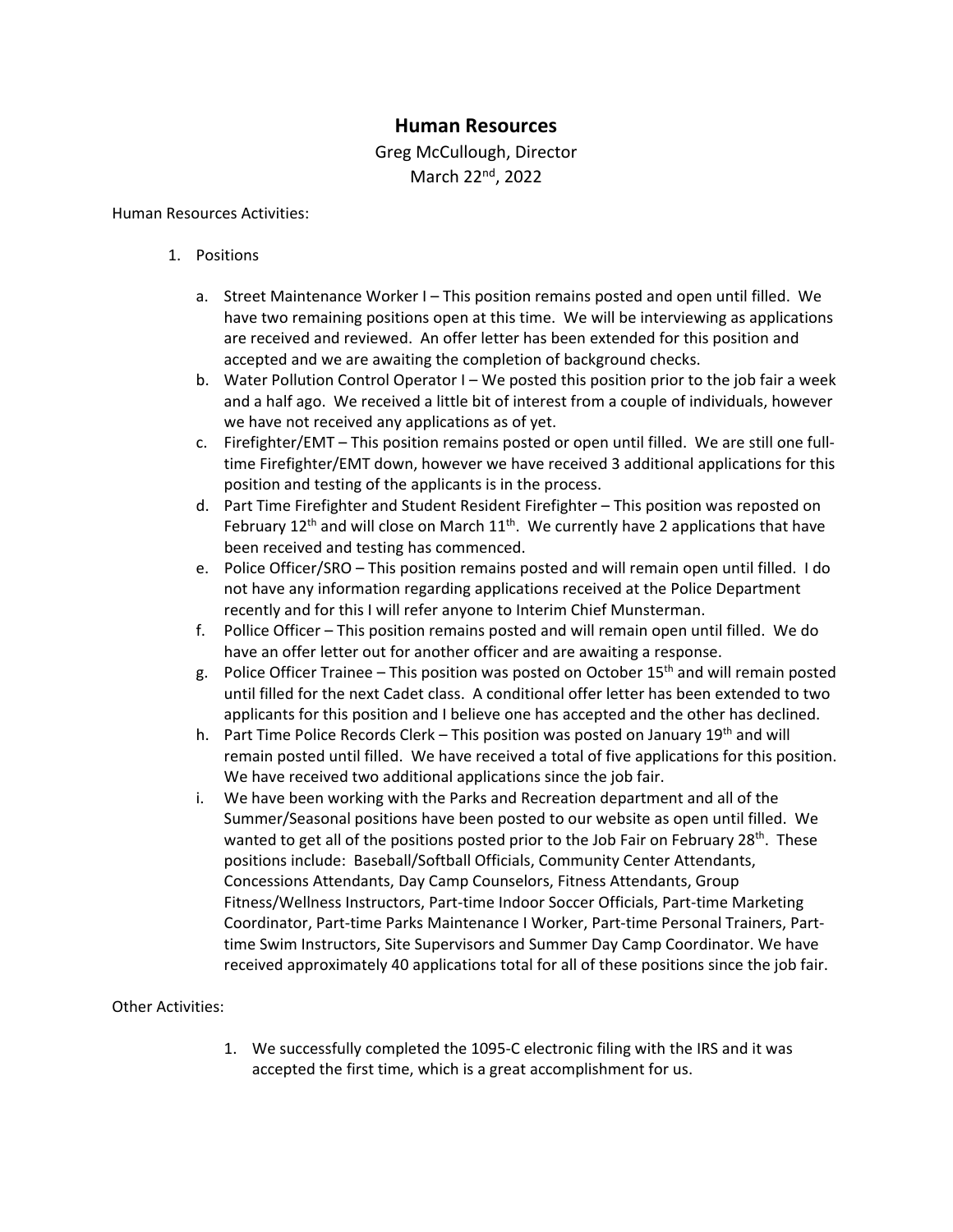- 2. Working on development of employee benefits statements and report data from INCODE
- 3. Completed the agenda, prepared for the meeting, and conducted the Safety Committee meeting on March 16th. The agenda included: introduction of new members, workers' compensation performance review with statistics, demonstration of the (mrswcit.today) training website and all of the videos and material available for team meetings, premises inspections, future safety program incentive and thoughts from Jake Wolfenden our Safety Consultant from Summit Safety Group. I have also met with members who could not be in attendance that day and provided information.
- 4. Followed up with the Fire Department with some additional meetings requiring Human Resources personnel.
- 5. Completed working with our insurance company regarding the two stolen trucks from Parks and Recreation and have completed the changes, the police report has been filed and the adjuster assigned. The purchase orders paying for the endorsements for these changes have also been completed.
- 6. Completed filing a first injury report with work comp.
- 7. Completed the exit process for an employee which includes explaining COBRA, providing life insurance portability and exit interview.
- 8. Had a meeting with an instructor regarding future Manager/Supervisor training onsite for ADA, harassment awareness and legal concepts for managers and supervisors that we will provide in late Spring. We are now looking at this in the middle of May and are looking at providing training for all employees in person. At this point she is going to send possible dates for this training, and I will work with Finance for the budgeting of the funds.
- 9. Kathy is working on the offer letters and fingerprinting for 18 part-time summer employees for Parks and Recreation. She expects to have several more to process this week.

Upcoming Activities:

- 1. Continue to work on hiring personnel for our various open positions.
- 2. Meet with Safety Committee members regarding the premises inspections that have been completed in the past to make sure recommendations are complete.
- 3. Continue to reconcile City benefits statements due to beginning of year wage changes that affect various benefits.
- 4. Meet with our UCM 4410 Wellness program students and administrator on Friday to coordinate wellness activities for the semester.
- 5. Any other projects as assigned.

Respectfully Submitted,

Greg McCullough Human Resource Director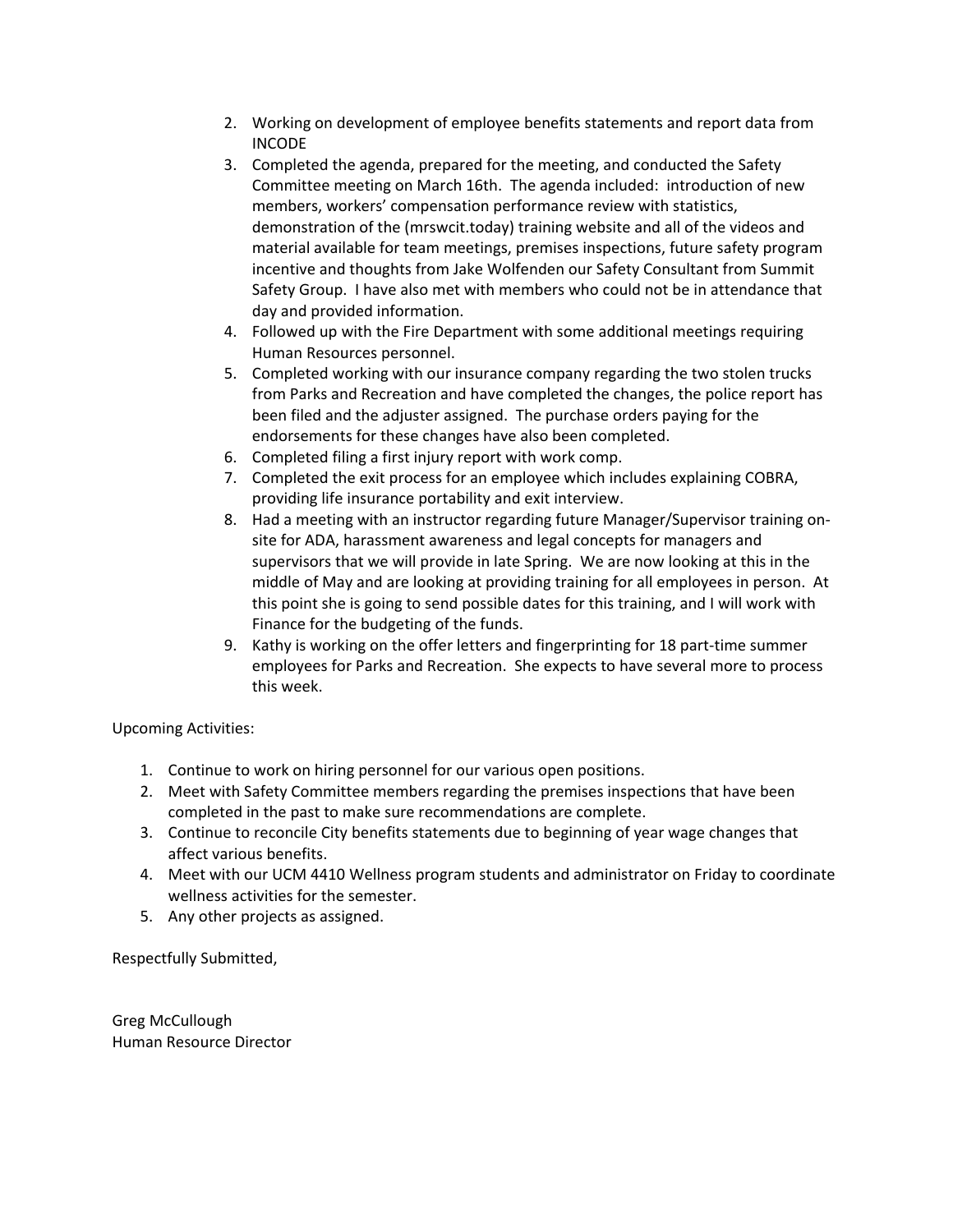# **Admin**

- I have been working on updating the Youth Scholarship application. We are looking at potential changes to what the scholarship covers. Since the After School Program has not made and we received funding from the United Way for the program, I will be meeting with the United Way to see if we can allocate those funds elsewhere.
- I am working with Bill Graves on two bid projects replacing the safety surfacing at Hawthorne Park and the digital sign replacement.
- The mower bid is currently open. Jason McCarty is managing the bid process for that project. We are looking to bid out mowing on all parks except for the following: Lion's Lake Ballfield, Cave Hollow Park, West Park, and Grover Park. This will allow us to have control over the maintenance of all of the soccer and baseball fields for programming. It will also free up the crew's time to do other projects.
- Alex, Jeff, Carrie, and I attended the annual Missouri Parks and Recreation conference in Springfield, MO March 1-4. It is always great to attend conference and network with peers, as well as have opportunities to bring new ideas back to Warrensburg. One of the sessions we sat in was about adapting swimming lessons to those with Autism and it really sparked some great ideas for future programming.
- I am working on getting the FY 2023 budget entered into Incode.
- This year we are partnering with the other agencies involved in Brightsox Baseball. I am really excited for WPR to be part of the league this year.

## **Maintenance**

- The dewinterization process has started in the parks. We'd like to wait until it is consistently above freezing for at least 7 days to get everything open.
- Once the fields dry up from all the rain, the crew will start fertilizing sports fields. They've been working on the infields the past few weeks, getting ready for baseball and softball practices to start next week.
- The Lion's Lake Bobbers will be repainted this year.
- The Community Center breakroom got a facelift. The flooring, fridge, and microwave were replaced. The carpet was long overdue, we have carpet on our future list for the rest of the building.
- We received the warranty parts for the Merry Go Round at Cave Hollow Inclusive Playground. The crew will fix it in the next few weeks, barring weather.

# **Recreation**

- Attended MPRA conference in Springfield, MO
- WPR staff presented for Rotary Club
- Created Sports Surveys for parents and coaches, still compiling responses.
- Demo with TeamSideline to join scheduling program with ActiveNet
- Attended Eat Smart in Parks Orientation
- Preparing for summer: Concession Stand - updating menu, purchase equipment, meet with food/coke reps, clean, train staff, update POS system, clean facility, food handling certifications for staff, dewinterize coke machines. Summer Day Camp – create alternate concession card process, update handbook, finalize summer school option, schedule field trips, rent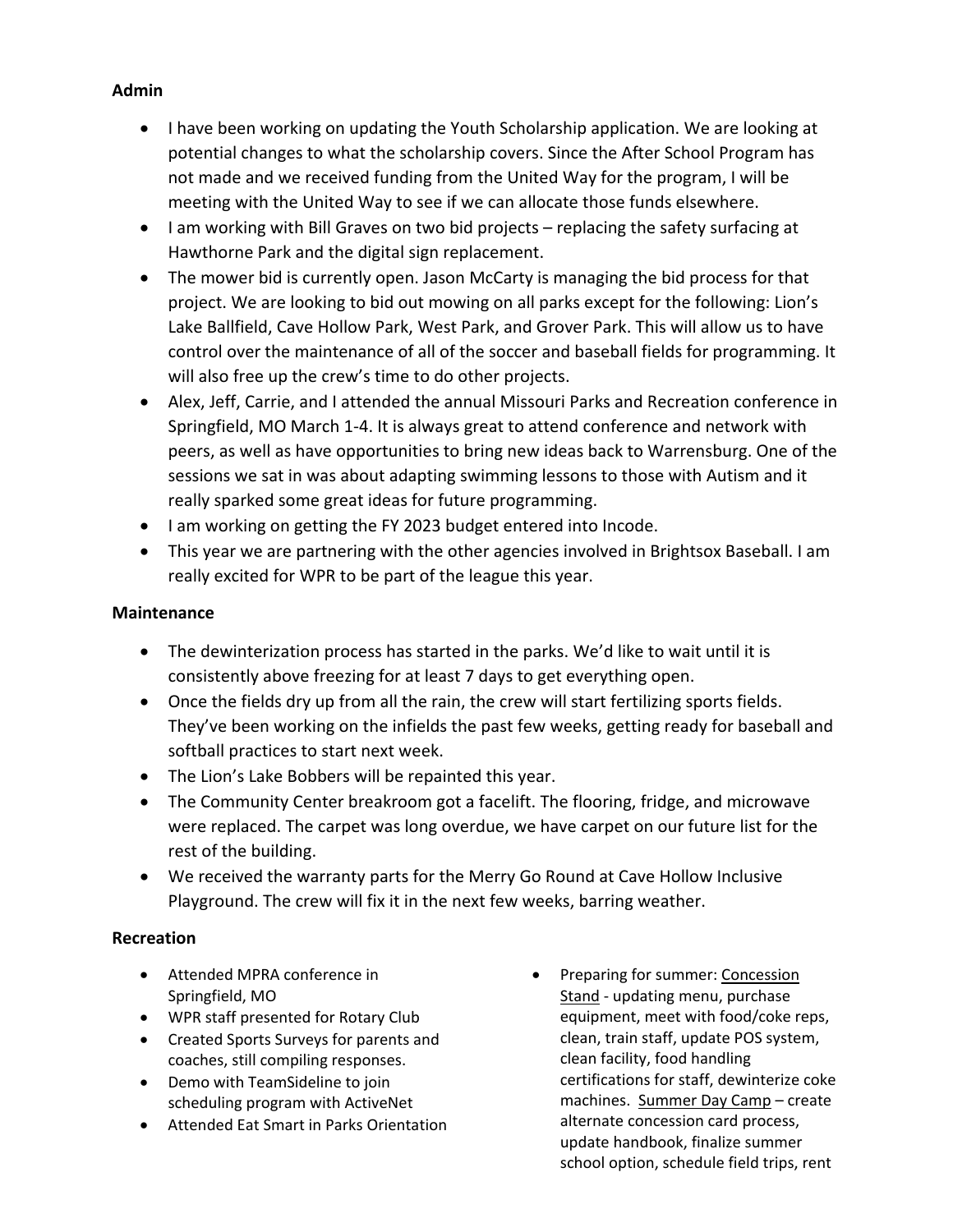buses from Apple Bus, plan staff training, prep head unit leader backpacks, order staff shirts/field trip shirts, train new camp coordinator, interviews for head unit leaders. Bright Sox Adaptive Softball League – schedule games, new ramps for dugouts arrived, schedule end of season pool party, order uniforms. Swim – order uniforms, train staff, schedule private lessons, plan Aqua Camp. Sports – order

## **Programs & Events**

- March Group Swim Lessons session began 3/7
	- o 47 children registered with 11 on the waitlist
- Private swim lessons- 55 on the waitlist
- April Group Swim Lesson registration is open now
- Spring Break Camp held March 7-11
	- o 20 children registered
- Kids Night In was held on 3/4 o 9 children registered

#### **Sports**

- Youth basketball playoffs ended 3/4
- Little Hoopsters basketball ended 3/17
- Men's basketball playoffs ended on 3/21
- Held Indoor Soccer coach meeting
- Indoor Soccer season has begun, games start 3/26 with 73 children registered.
- We are still taking registrations for Tiny T's and Tee Ball

uniforms, train staff, met with maintenance team about field prep and season timeline, order bases, order equipment, hold coach meetings

- JOB OPENINGS We are in need of Concession Attendants, Baseball/Softball Officials, Swim Instructors (50 private lessons on the waiting list)
- Currently hiring summer staff for concessions, swim, and SDC
- Attended UCM Networking with a Purpose on 3/1 with Brooke as part as a sport management panel as well as attended a job fair
- Hired Summer Day Camp Coordinator Ashley Clark –  $4<sup>th</sup>$  grade teacher here in Warrensburg.
	- Youth baseball/softball registration has closed. Practices will start in April and games begin 5/2.
	- Baseball Coach Meeting held on 3/23 and Softball Coach Meeting held on 3/24.
	- 166 children registered in baseball; 94 children registered in softball.

### **Fitness**

- Small Group Personal Training Beginner and Advanced Class March  $2^{nd} - 30^{th}$ .
- Hired 3 more group exercise instructors and 4 fitness attendants.
- Having a meeting with Group Exercise Instructors and Fitness Attendants.
- Planning summer fitness schedule and making activity guide updates/corrections.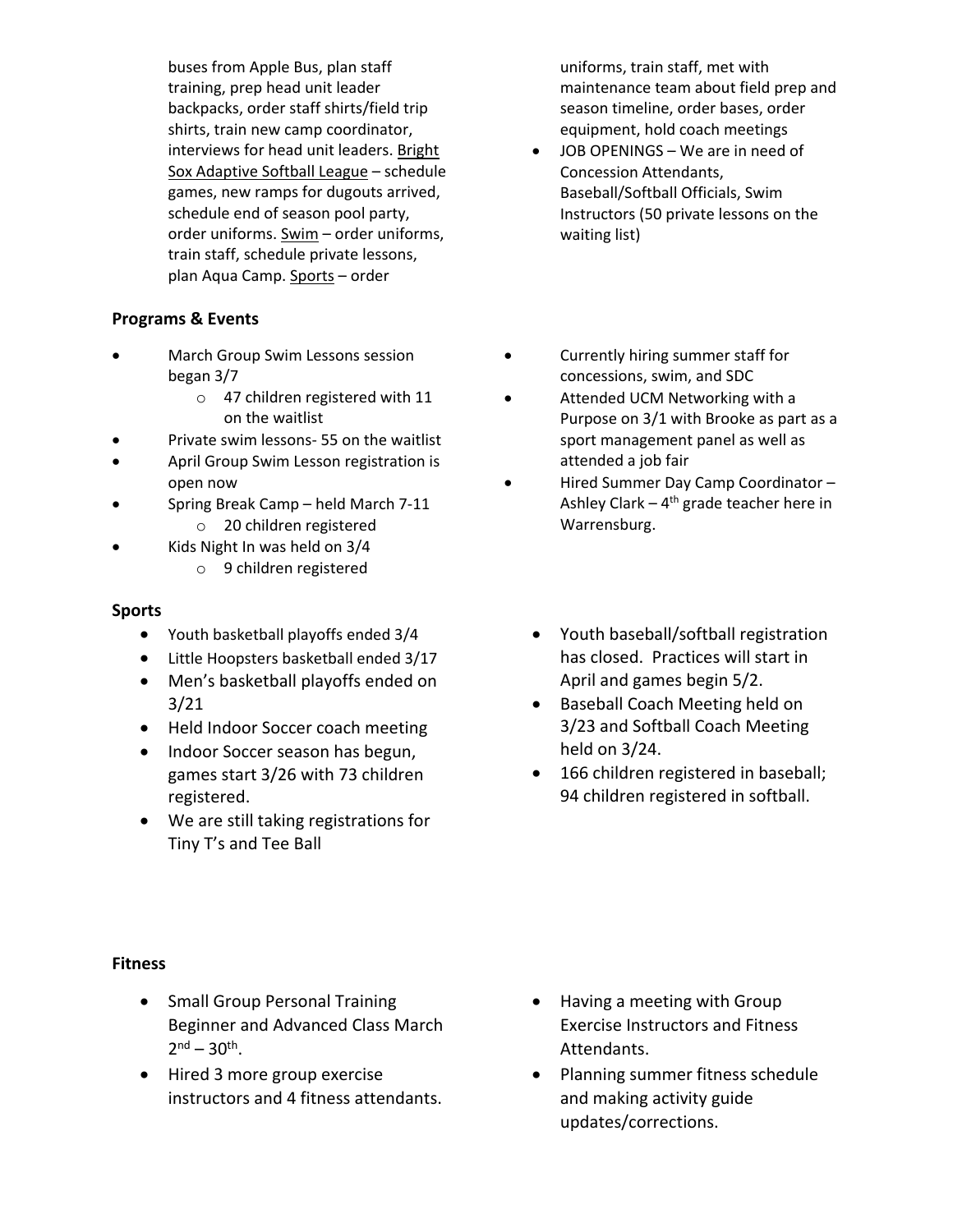- KOKO Radio Show on Tuesday, March 1, 2022, with Recreation Staff.
- Adult Pickle Ball League March  $9^{th}$  March 30<sup>th</sup>, tournament TBD with 21 players.
- Home School PE starts in February on Tuesday and Thursday mornings for

an hour for 4 weeks with 23 kids enrolled.

- Attended NETA Standard Setting Panel March 4-5<sup>th</sup>.
- Attended UCM Sport Management Panel and Marketing event with Tracy on March 1.

| <b>Fitness Floor Attendance</b> |                       |                      |                       |              |
|---------------------------------|-----------------------|----------------------|-----------------------|--------------|
| <b>Month</b>                    | <b>Group Exercise</b> | <b>Fitness Floor</b> | <b>Basketball Gym</b> | <b>Total</b> |
| <b>March 2021</b>               | 946                   | 2,401                | 3,761                 | 7,107        |
| April 2021                      | 895                   | 2,016                | 2,626                 | 5,537        |
| May 2021                        | 895                   | 1,842                | 1,695                 | 4,432        |
| June 2021                       | 1,014                 | 1,891                | 2,284                 | 5,189        |
| <b>July 2021</b>                | 622                   | 1,010                | 1,286                 | 2,914        |
| August 2021                     | 798                   | 1,631                | 1,800                 | 4,229        |
| September 2021                  | 960                   | 1,308                | 883                   | 3,151        |
| October 2021                    | 997                   | 1,902                | 1,544                 | 4,443        |
| November 2021                   | 1,130                 | 1,613                | 1,655                 | 4,398        |
| December 2021                   | 667                   | 1,412                | 1,063                 | 3,142        |
| January 2022                    | 559                   | 1,222                | 887                   | 2,668        |
| February 2022                   | 539                   | 2,850                | 1,652                 | 5,041        |
| <b>March 2022</b>               | 912                   | 1,590                | 1,234                 | 3,736        |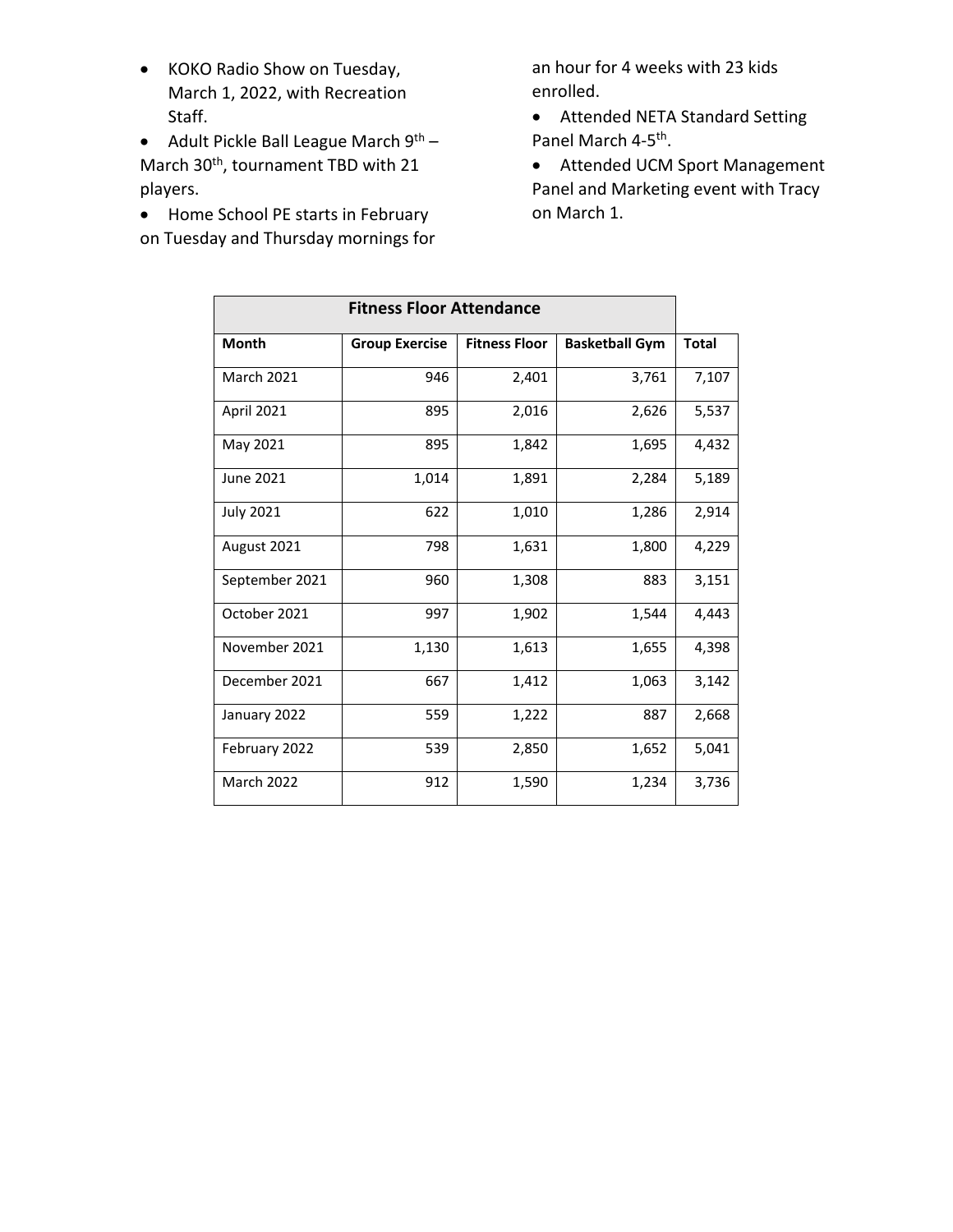#### **Police Department Interim Chief Andrew Munsterman**

On 03-21-2022, we met with Chris Osnes from WAFB about a training exercise they plan on having on April 4<sup>th</sup> from noon to 0100 hrs the following morning (at the latest).

The plan is for them to drop off 3 people at Walmart that day at noon. They are then to make their way to South Rec (South Ball Fields on DD Hwy) for extraction. Their mission is to make the trek, unnoticed. They will be charged with exchanging their uniforms for other types of clothing to try to blend in or move without being seen. They will have an observer/controller shadowing them from WAFB. That person will have a cell phone and will call if there are any issues. The participants will be informed they are not to break any laws during their exercise (ex..stealing clothing, trespassing, etc).

Our involvement will be to be there in case there are issues with citizens that the controller/observer can not handle, and to report it if we happen to see them ourselves. They plan on meeting with Lt. Jason Gilbert again just prior to the date of the training. At that time, Lt. Gilbert will point out our known homeless encampments in the hopes they can avoid those areas.

We had our promotion badge pinning ceremony on 03-21-2022. The following are pictures of the Officers and their families.



Sgt Clint Polly

Warrensburg Police Department Promotees



**Sgt Chad Boles** 





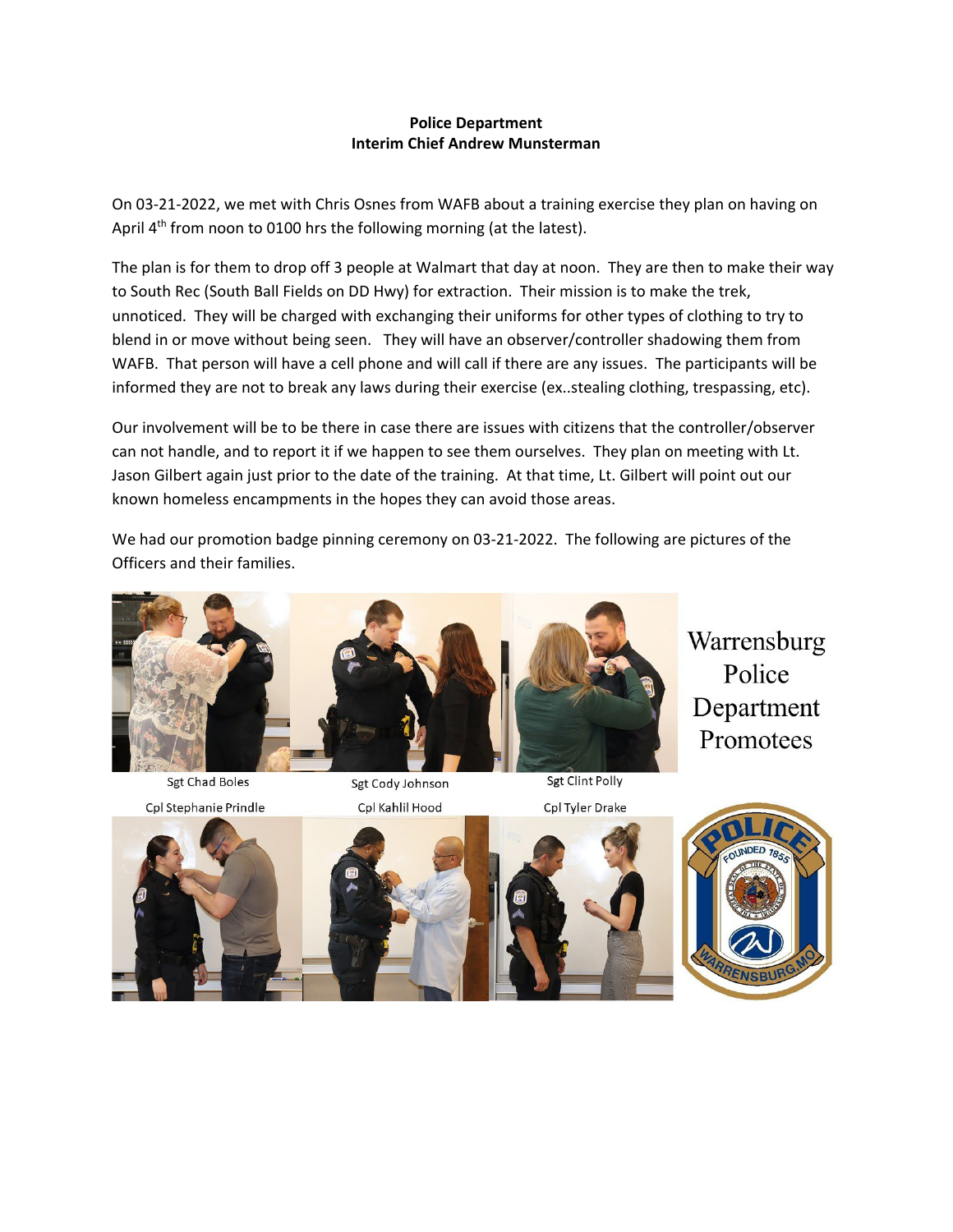### **WCVB DIRECTOR'S REPORT**

Marcy Barnhart, Director of Tourism March 23, 2022

### **April Meeting**

The next WCVB Board meeting will be in-person *10 am Thursday, April 14*. The meeting will start with housecleaning items (minutes, financial reports, etc.) and then we will take a tour of 205 N Holden Street-the future home of the Warrensburg Visitor Center. The WCVB would like to welcome the City Council and any City staff to join the board on the tour.

### **2022 WCVB Board Meetings**

In 2022, the WCVB Board Meetings will be held in-person quarterly and by Zoom in-between. Information regarding the meetings can be found on the City's and WCVB's websites. The in-person meetings will be held at the Municipal Building in the Council Chambers.

The Board meets the second Thursday of the month at 10 a.m.

| <b>In-Person</b> | Zoom      |  |
|------------------|-----------|--|
| January          | February  |  |
| April            | March     |  |
| July             | May       |  |
| October          | June      |  |
|                  | August    |  |
|                  | September |  |
|                  | November  |  |
|                  | December  |  |
|                  |           |  |

### 2022 Meeting Schedule:

# **Visitor Center Relocation**

The day-to-day operations of the Warrensburg Visitor Center will move to its prior location in the Warrensburg Municipal Center effective May 4, 2022. The Center at 407A East Russell Ave, St. 2, will close to the public on Tuesday, April 26 at 4 p.m. and reopen Wednesday, May 4 at 200 S. Holden-Council Chambers. This move will be interim until the renovations at 205 N Holden are completed.

### **Warrensburg Arts Commission**

Allison Robbins, Sarah Chamberlin and I had a great conversation on Thursday, March 17. I am looking forward to working with the Commission! We discussed a printed piece highlighting ALL the art in our community. The WCVB will assist with distribution of the piece and with expense of printing. We also discussed other projects we can work together on in the future!

### **Grant Update**

### *MDT Grant Program:*

The digital ad campaign included in the Missouri Division of Tourism's Marketing Matching Grant 2022 program have been quite the project to get launched. The ad requirements MDT was revised and staff overseeing the program changed. Working with Madden Media and Missouri Division of Tourism, we will be able to launch the campaign (FB, Instagram and Youtube) on our target date of April 1. We will be targeting those in Missouri, Oklahoma, Kansas, Nebraska and Iowa.

The MDT MMG 2022-2023 application deadline is May 27, 2022. The WCVB is eligible to apply for up to \$25,000. Staff is reviewing and will present the application to the Board at the May WCVB Board meeting. The WCVB received \$70,000 from the MDT MMG Program in 2021-2022.

### *WCVB 2022 Grant Program:*

The next application deadline is Friday, April 29. A press release was distributed to local media and social media posts have been made.